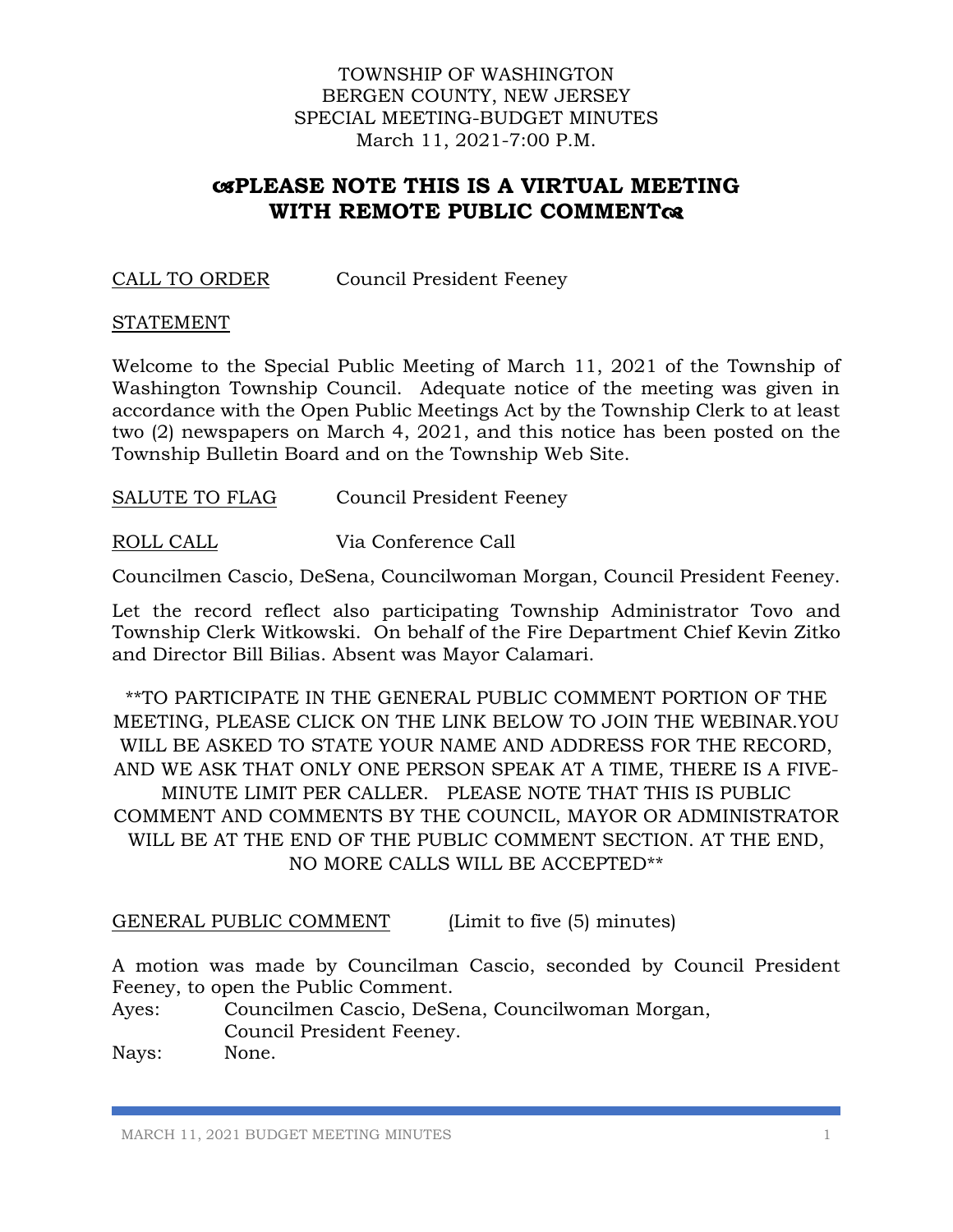Michael Ullman, 2 Clark Avenue - Mr. Ullman stated he saw the announcement that Buldo is changing their pricing, last year's budget contemplated Township provide garbage pick-up, would like to know if it is contemplated in this year's budget, if so, when will it start, if not, why was it removed between last year and this year. He stated the list of roads to be paved in this year's program included Hudson Avenue and the Town Hall parking lot. Given the contemplated work at the DMF building, heavy machine and use of the parking lot, is it prudent to include those streets in this year's program, we may be better off selecting other roads and having them done next year when all the work is completed. He stated on page 101 Fire Department Turn-Out gear, why was a \$8,400 Thermal Imager included in Turn-Out gear as opposed to other equipment, is that a mis-post or is it in the appropriate line item. Page 100, Clothing Allowance, there is a payroll line in the Clothing Allowance for \$4,375, seems out of place in that line, is there an explanation or is it a mis-post. The contract for the construction of the Emergency Services Building, does the contract that was awarded include the demolition of the existing firehouse once the new firehouse is complete, if so, does it include repaving or finishing up that site. Does the contract contemplate any movement of the Firemen's Monument, and is there anything in the contract regarding the old red house lot? Initially it was contemplated that the red house lot and Monument park would be reconfigured or would that be additional. He stated the Mayor mentioned donation of furniture for the fire house. He would like to know if the Chief contemplates the need to purchase additional furniture for the firehouse that are not included in the contract, wondering if the donations included bedroom furniture, beds, or if there is other equipment furniture that are contemplated that are not included in the award last year.

Christine Riedel, 302 Hickory Street – Mrs. Riedel asked if it is possible to revisit the individual contracts that we have for both Buldo and Waste Management for our collection. It is her understanding that these contracts were initially done giving the residents the option between once, twice a week, between Waste Management or Buldo, as an economic option, choosing what you need and spend. As per Buldo's letter, they have removed the once per week option, if someone wants once per week, they would have to switch to Waste Management, or stay with Buldo, pay twice a week, paying double that they have been paying. She asked is it worthwhile to look into sending it out to bid, go to Waste Management or Buldo, include this in our taxes, what would the price be, it may a be better amount per household rather than individually choosing who we want to go with instead of being forced into one plan. Westwood, as well as other towns do it, she would prefer this to be included in our taxes, something to look into, as well as a weekly recycling program.

A motion was made by Councilman DeSena, seconded by Councilwoman Morgan, to close the Public Comment.

Ayes: Councilmen Cascio, DeSena, Councilwoman Morgan, Council President Feeney.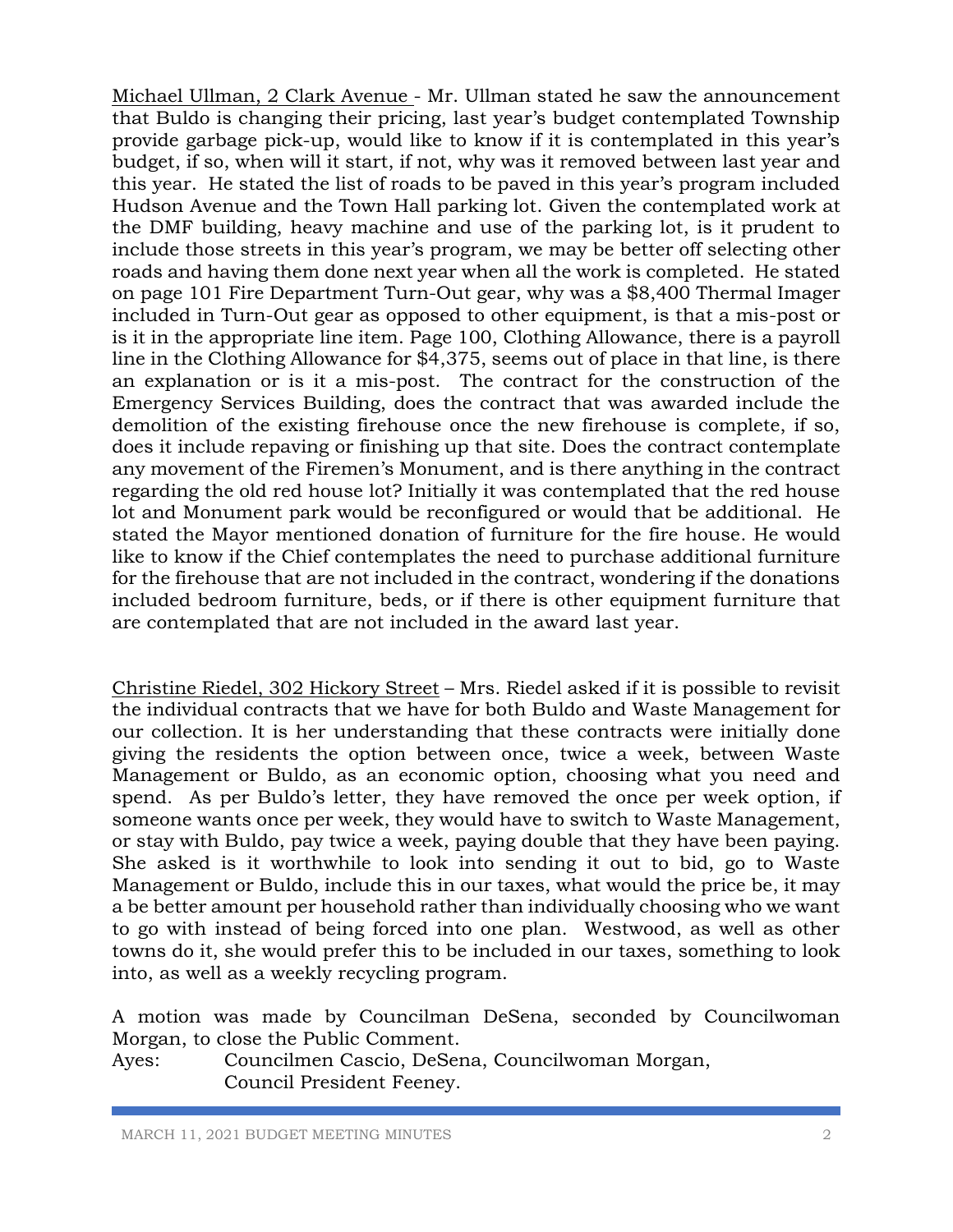Nays: None.

## Comments:

Administrator Tovo stated we are aware of Hudson and the parking lot, NJDOT Grant was received, intend to get it done as quickly as possible, we know there are going to planning issues once the remediation is done, hoping we can show the DOT we planned on doing it, justifying the delay. He stated he doesn't have the contract for the firehouse, the monument is not included in the spec, but will check. Council President Feeney asked Administrator Tovo to get back to the Council on that, she will comment on that at the next meeting.

Council President Feeney asked Chief Zitko the donation of furniture that Mr. Ullman was referring to, would you be able to speak to that. Chief Zitko replied a bunch of meeting room/office furniture, file cabinets, desks, conference table were donated, nothing towards the bunkrooms, a lot of the furniture we have from this house will be moved as well, we look forward to whatever donations would be appropriate to outfit of the rooms, there will be some costs involved, but we are looking to get as much as we can donated. Council President Feeney stated just to confirm, the monument, which is not included, does that need to be moved or remediated? Chief Zitko replied to the best of his knowledge it is being moved approximately ten feet alongside of the parking lot, when the new building construction was starting, we moved the pre-existing retaining wall that was falling, those blocks were moved to the side and we are going to use them, to the best of our ability to reconstruct with the new property line the monument as necessary, there should not be any cost to the Township on that.

Administrator Tovo stated regarding garbage, we are contemplating doing just that, going out to bid.

Council President Feeney stated she does agree with Mrs. Riedel, she did ask the Township Clerk Witkowski to reach out to Buldo to confirm the once per day was cancelled, it is a shame, it is good thing they are getting rid of the bags, but some residents do not need twice a week, bills will double. She also agrees that recycling should be once per week, since everyone is home, there are more bottles, containers.

Councilman Morgan stated she also agrees with Mrs. Reidel, we should revisit the Township absorbing the garbage pick-up, recycling once a week is not a bad idea, there may be a cost, it should be looked into.

Councilman Cascio stated more trucks, garbage and recycling do eat up the roads in the Township, looking at the current waste disposal, four trucks come down each block every week, adding weekly recycling will increase the trucks, it does wear the roads down, that is the only issue that he has, it can be mitigated if we go out to bid.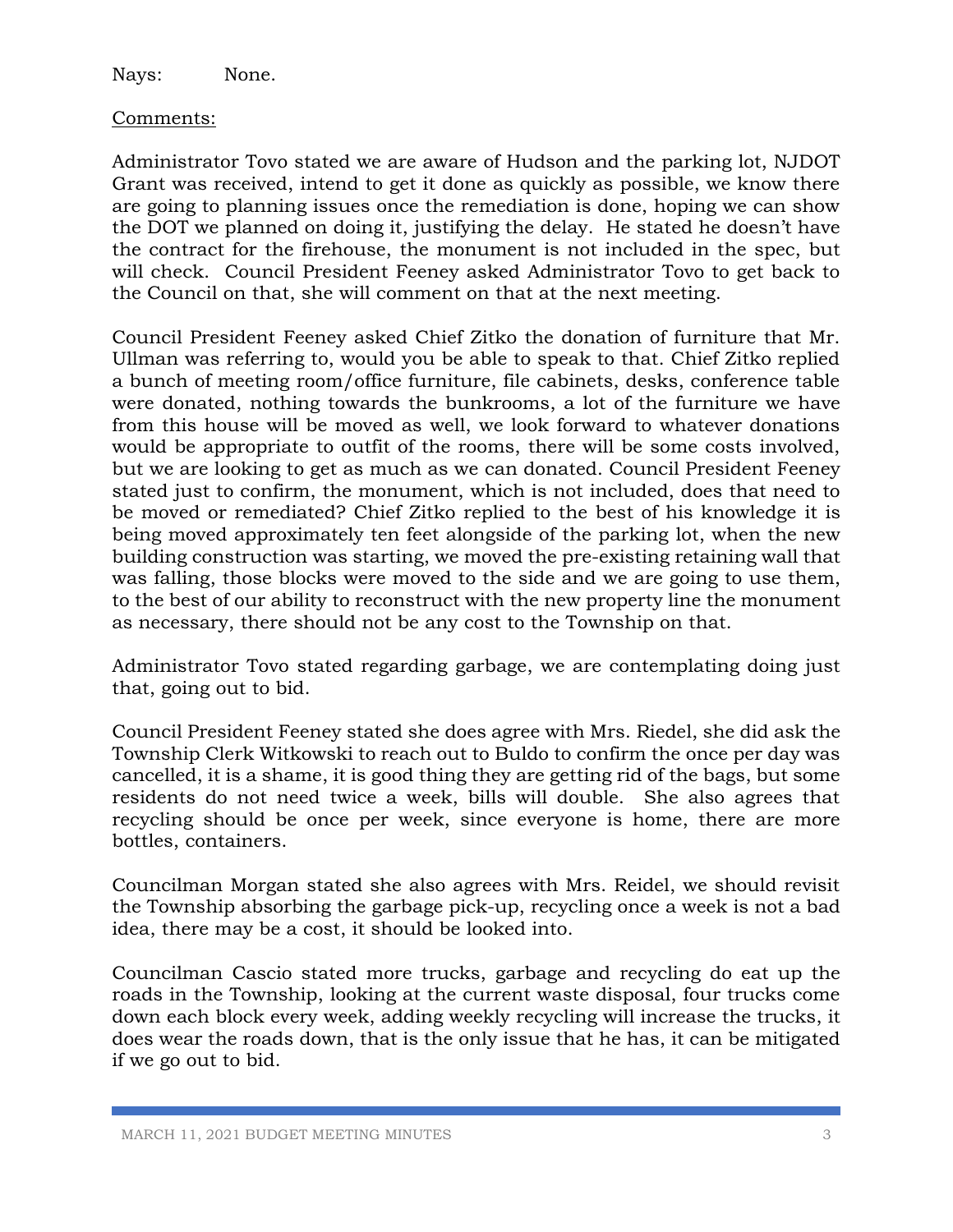Councilman DeSena stated the firehouse contract did include the knock-down of the old existing firehouse, replacing it with pavement, Monument Park was not to be moved as per Administrator Tovo. A lot of the equipment and material needed to outfit the building was supposed to be from surplus, that surplus has been used due to the retaining wall in the back, it will make it difficult to outfit it under the budgetary money we have. The budget doesn't include \$400,000 amount, like last year's budget did, to do garbage pick-up, we don't have the funding source for 2021 in this budget right now. He did reach out to Mr. Poller this morning regarding the Buldo rate increase, he thought the Council may have a say in it, since it was adopted by the Council that the residents either use Buldo or Waste Management, the response received from Mr. Poller was *" I don't believe that the Township has a contract with Buldo or any other solid waste collector, our waste collection system is based on a direct contract between a homeowner or other waste generator and the solid waste collector, as a result there is no contract or change for the Council to approve or consider, there is a requirement in our Code that the waste collector must have a system where waste is collected in sealed plastic bags, but they can be any plastic bags. As I recall the discussion at the time, residents did not want garbage thrown loose into garbage containers but that some form of plastic bag must be used*." Councilman DeSena stated this has been forwarded to Council, residents have been calling him, but we don't have a say in Buldo's rates or increases, the only thing we could hold them to is the plastic bags, which he has had a problem with, he doesn't have an objection to getting rid of the plastic bags.

### DISCUSSION

2021 Budget-Fire Department

Page 35

Fire Department – Director 1-01-25-265-110

| REC \$1,250     | NO CHANGE | $\vert$ BUDGET \$1,250 |
|-----------------|-----------|------------------------|
| Council agrees. |           |                        |

Fire Department – Office Supplies 1-01-25-265-210

Chief Zitko stated the ink is \$150 for the color printers, expecting this to be spent.

Fire Department – Office Supplies 1-01-25-265-120 REC \$500 | NO CHANGE | BUDGET \$500 Council agrees.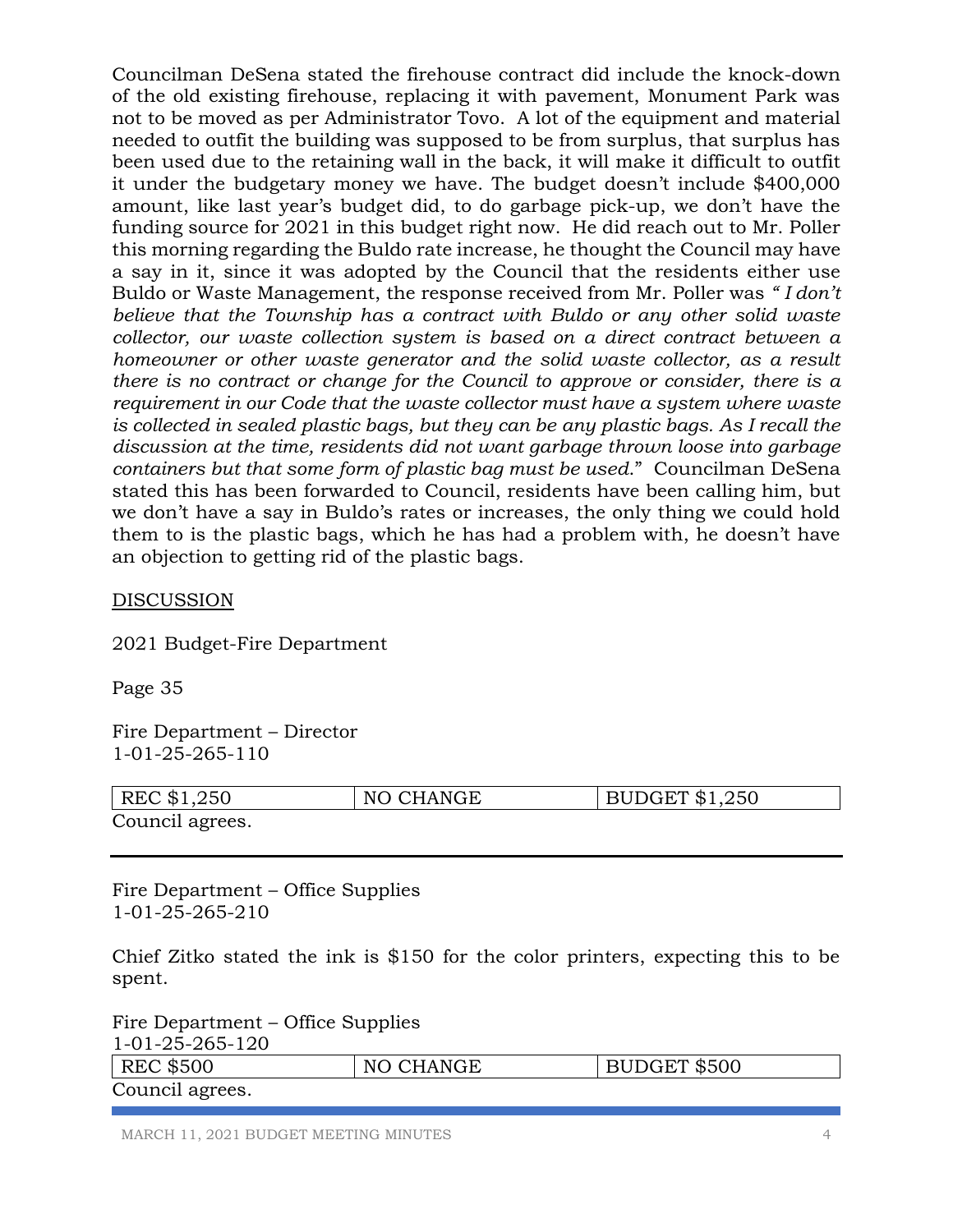# Fire Department – Subscriptions & Books 1-01-25-265-240 REC \$100 NO CHANGE BUDGET \$100 Council agrees.

Fire Department – Dues, Meetings & Conferences 1-01-25-265-250

Chief Zitko stated the department has Pascack Valley dues, cover three different sections, two of which were appropriated to a different line-item last year, they should have all been in one, that should cover and wipe out that budget every year.

Fire Department – Dues, Meetings & Conferences

| 1-01-25-265-250 |           |                       |
|-----------------|-----------|-----------------------|
| REC \$1,000     | NO CHANGE | <b>BUDGET \$1,000</b> |
| Council agrees. |           |                       |

#### Fire Department – Office Equipment Maintenance

1-01-25-265-270

| <b>REC \$250</b> | NO CHANGE | BUDGET \$250 |
|------------------|-----------|--------------|
| Council agrees.  |           |              |

Fire Department – Office Furniture & Equipment 1-01-25-265-300

Chief Zitko stated with the pending movement within the end of this year, or next, we are probably going to need a little bit extra for miscellaneous office stuff.

| $ $ REC \$2,000 | NO CHANGE | BUDGET \$2,000 |
|-----------------|-----------|----------------|
| Council agrees. |           |                |

Fire Department – Radio Expense 1-01-25-265-360

Chief Zitko stated this is for radios and pagers, last year it was all used for radio upgrades, most of it this year will be used towards pager upgrades, each is approximately \$600. Councilwoman Morgan stated on page 37, it looks like it was historically a lot less. Chief Zitko stated traditionally we are at \$5,000 on radios and \$5,000 on pagers, last year we were in need of radios, not pagers,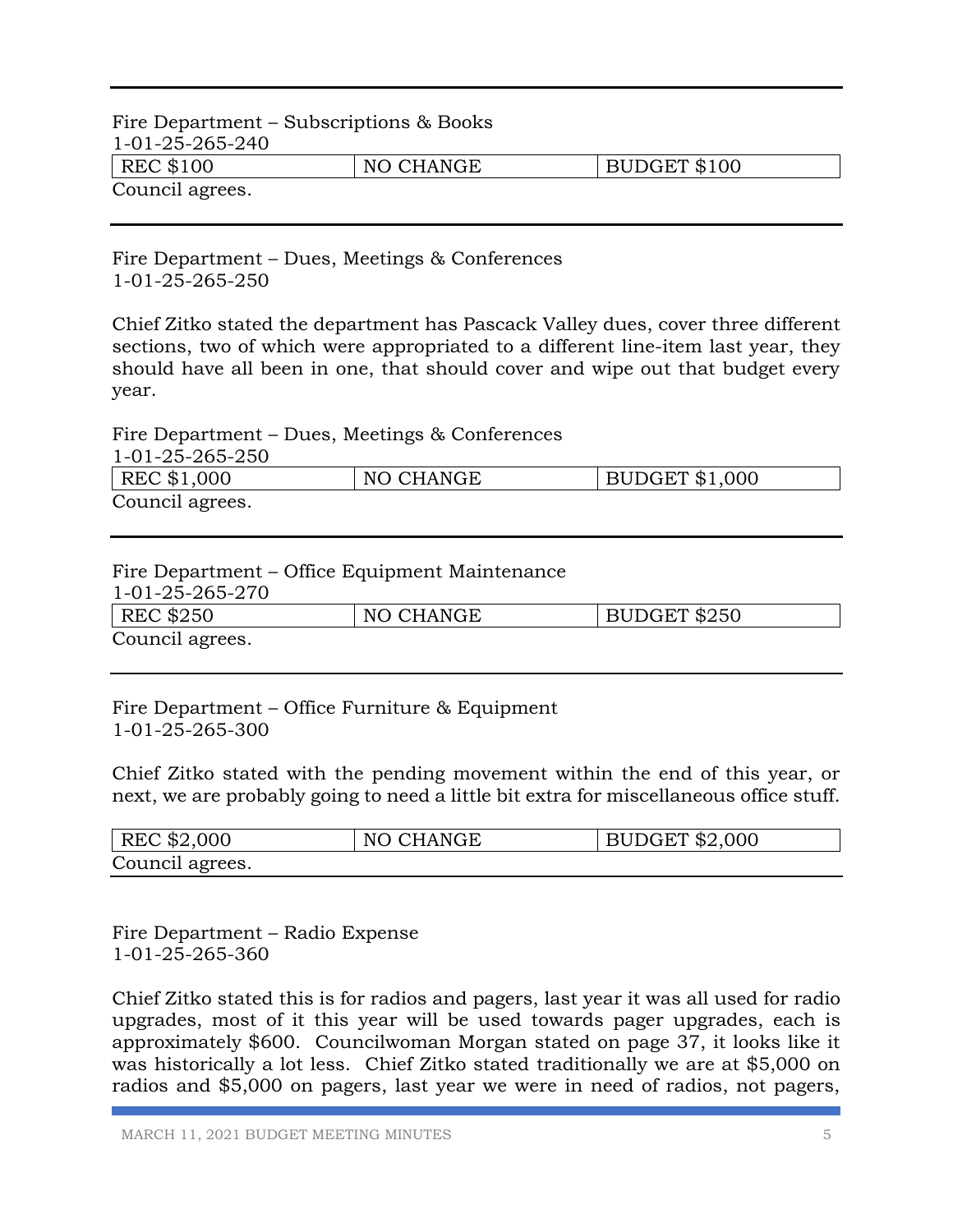this year will be the opposite because we didn't do them last year. Google ban radios, the audit trail, are for the Chief's vehicle they have a radio in the front and the rear of the vehicle as command center.

| REC \$10,000    | NO CHANGE | BUDGET \$10,000 |
|-----------------|-----------|-----------------|
| Council agrees. |           |                 |

Page 36

Fire Department – Dispatch Services 1-01-25-265-365 REC  $$2,200$  NO CHANGE BUDGET  $$2,200$ Council agrees.

Fire Department – Training 1-01-25-265-370

Chief Zitko stated addition training will be done this year.

| Fire Department – Training |           |                       |
|----------------------------|-----------|-----------------------|
| 1-01-25-265-370            |           |                       |
| REC \$1,000                | NO CHANGE | <b>BUDGET \$1,000</b> |
| Council agrees.            |           |                       |

Fire Department – Uniform Safety Equipment 1-01-25-265-400

Chief Zitko stated turn out is not included, it is on page 37, every firefighter that becomes a member is issued one full uniform, with the safety equipment aspect over it.

Fire Department – Uniform Safety Equipment  $0.6 - 100$ 

| 1-01-25-265-400 |           |                        |
|-----------------|-----------|------------------------|
| REC \$12,000    | NO CHANGE | <b>BUDGET \$12,000</b> |
| Council agrees. |           |                        |

Fire Department – Oxygen and Fire Extinguishers 1-01-25-265-410

Chief Zitko stated with the new trucks coming, we needed to purchase a few extra extinguishers.

Fire Department – Oxygen and Fire Extinguishers 1-01-25-265-410

| $1 - 01 - 20 - 200 - 10$ |           |                       |
|--------------------------|-----------|-----------------------|
| REC \$1,000              | NO CHANGE | <b>BUDGET \$1,000</b> |
| Council agrees.          |           |                       |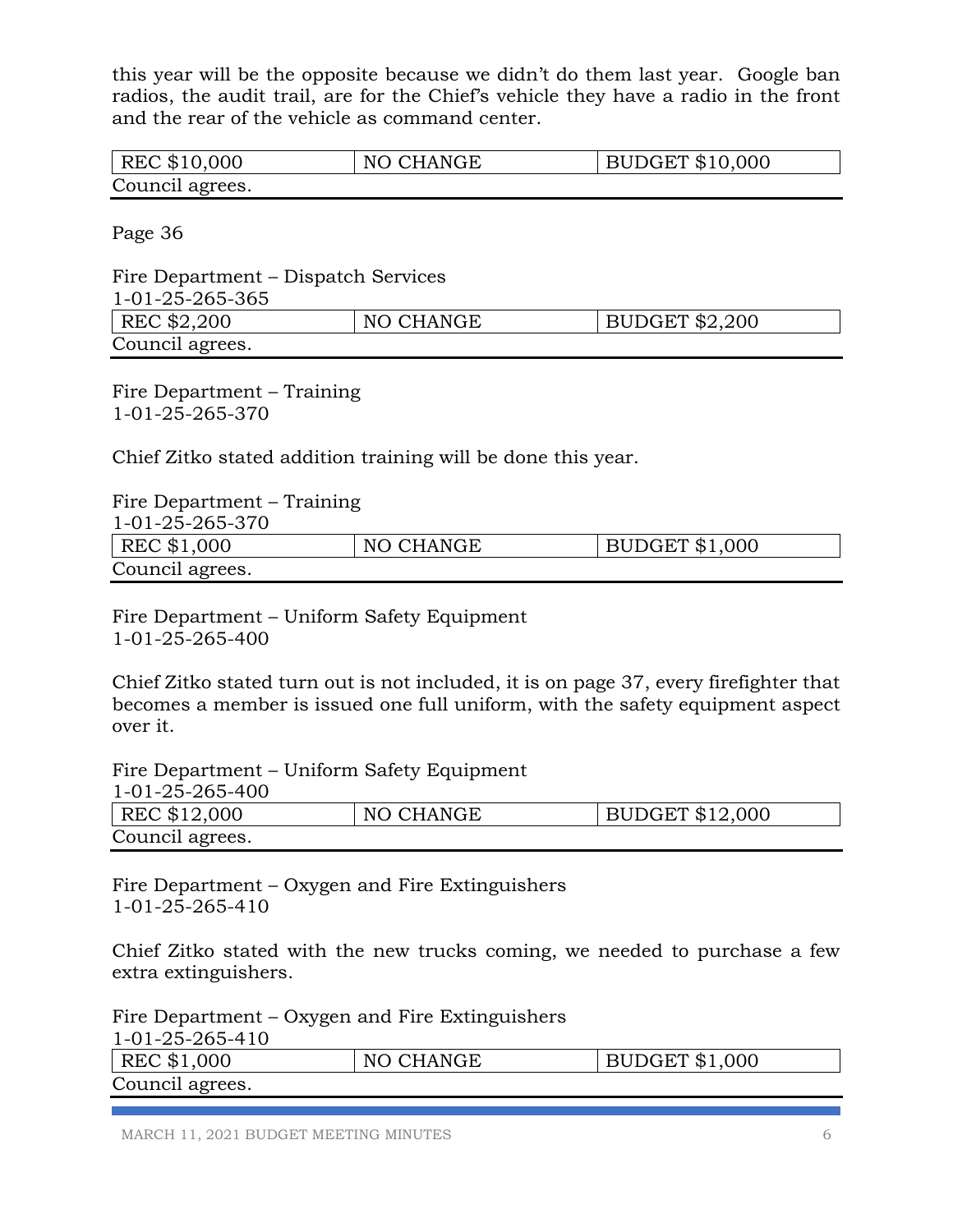\*Fire Department – Building Maintenance & Supplies 1-01-25-265-450

Chief Zitko stated with the new building coming, we will probably not spend the \$6,000, however, maintenance, generator, ongoing janitorial supplies will be needed, we still need to keep it up for proper operation. Councilman DeSena stated a lot that was billed towards that line item was not for building maintenance. Council President Feeney asked would the Chief be okay in removing \$1,000? Chief Zitko replied he is okay with that. Councilwoman Morgan asked why other things are billed? Chief Zitko stated the items were shovels, brooms for maintenance of the building, which will carry over to the new building as well. \*Council President Feeney as per her notes from last year, it was requested that the two-line items be combined (1-01-25-265-410/1-01-25- 265-450) to read "Fire Department – Building Maintenance & Supplies" she asks administration to please combine those going forward.

A motion was made by Councilman Cascio, seconded by Councilwoman Feeney, on Fire Department-Building Maintenance Supplies.

Ayes: Councilmen Cascio, DeSena, Councilwoman Morgan, Council President Feeney.

Nays: None.

\*Fire Department – Building Maintenance & Supplies

1-01-25-265-450

|  | REC \$6,000 | DECREASE \$1,000 | $\vert$ BUDGET \$5,000 |
|--|-------------|------------------|------------------------|
|--|-------------|------------------|------------------------|

Fire Department – Equipment Purchases 1-10-25-265-490

| REC \$5,000     | NO CHANGE | $\,$ BUDGET \$5,000 |
|-----------------|-----------|---------------------|
| Council agrees. |           |                     |

Councilman DeSena stated in going through his budget notes from last year, it seems like not one heading has been changed from last year from the 2020 edits to 2021, was a work order not put in? Administrator Tovo replied some changes were made, sometimes it doesn't always change from the Excel sheet to the Edmunds sheet, he will have the CFO correct them, the changes aren't always caught.

Fire Department – Miscellaneous 1-01-25-265-500

Chief Zitko stated he is recommending a decrease of \$500, between the new firehouse and the new trucks, there may be some miscellaneous.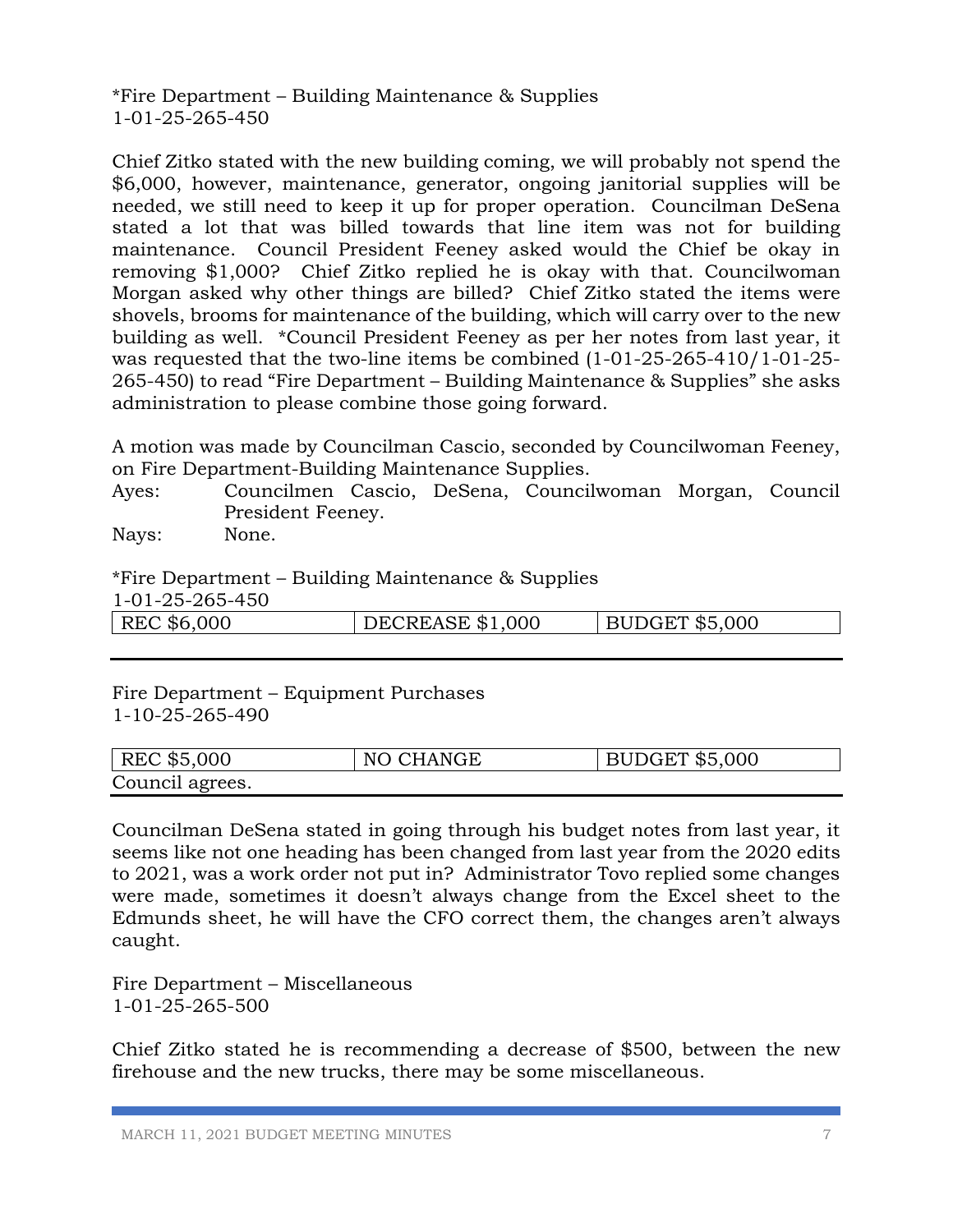A motion was made by Councilman Cascio, seconded by Councilwoman Feeney, on Fire Department-Miscellaneous.

Ayes: Councilmen Cascio, DeSena, Councilwoman Morgan, Council President Feeney.

Nays: None.

Fire Department – Miscellaneous 1-01-25-265-500

| 101202000   |                |                |
|-------------|----------------|----------------|
| REC \$2,500 | DECREASE \$500 | BUDGET \$2,000 |
|             |                |                |

Fire Department – Inspection and Chief's Dinner 1-01-25-265-560

Chief Zitko stated in lieu of COVID, the Chief's dinner was not held, as well as the Installation Dinner, he will recommend this year that be lowered to \$5,000. The amount was put in initially not knowing if we would hold the dinners, it was paid last year. As it was not held, that extra funds are not needed in the budget for this coming year. Last year's dinner was prior to COVID, traditionally it is held the end of January, this would have been for January, 2021, it is budgeted a year ahead. Director Bilias stated it is paid by the Fire Department, we get reimbursed from the Township.

A motion was made by Councilman Cascio, seconded by Councilman DeSena, on Fire Department – Inspection and Chief's Dinner.

Ayes: Councilmen Cascio, DeSena, Councilwoman Morgan, Council President Feeney.

Nays: None.

Fire Department – Inspection and Chief's Dinner

| 1-01-25-265-560 |  |
|-----------------|--|
|                 |  |

| REC \$15,000<br>  BUDGET \$5,000<br><b>DECREASE \$10,000</b> |
|--------------------------------------------------------------|
|--------------------------------------------------------------|

Page 37

| Fire Department – Hardware & Parts |           |                |
|------------------------------------|-----------|----------------|
| 1-01-25-265-620                    |           |                |
| REC \$1,500                        | NO CHANGE | BUDGET \$1,500 |
| Council agrees.                    |           |                |

Fire Department – Clothing Allowance 1-01-25-266-000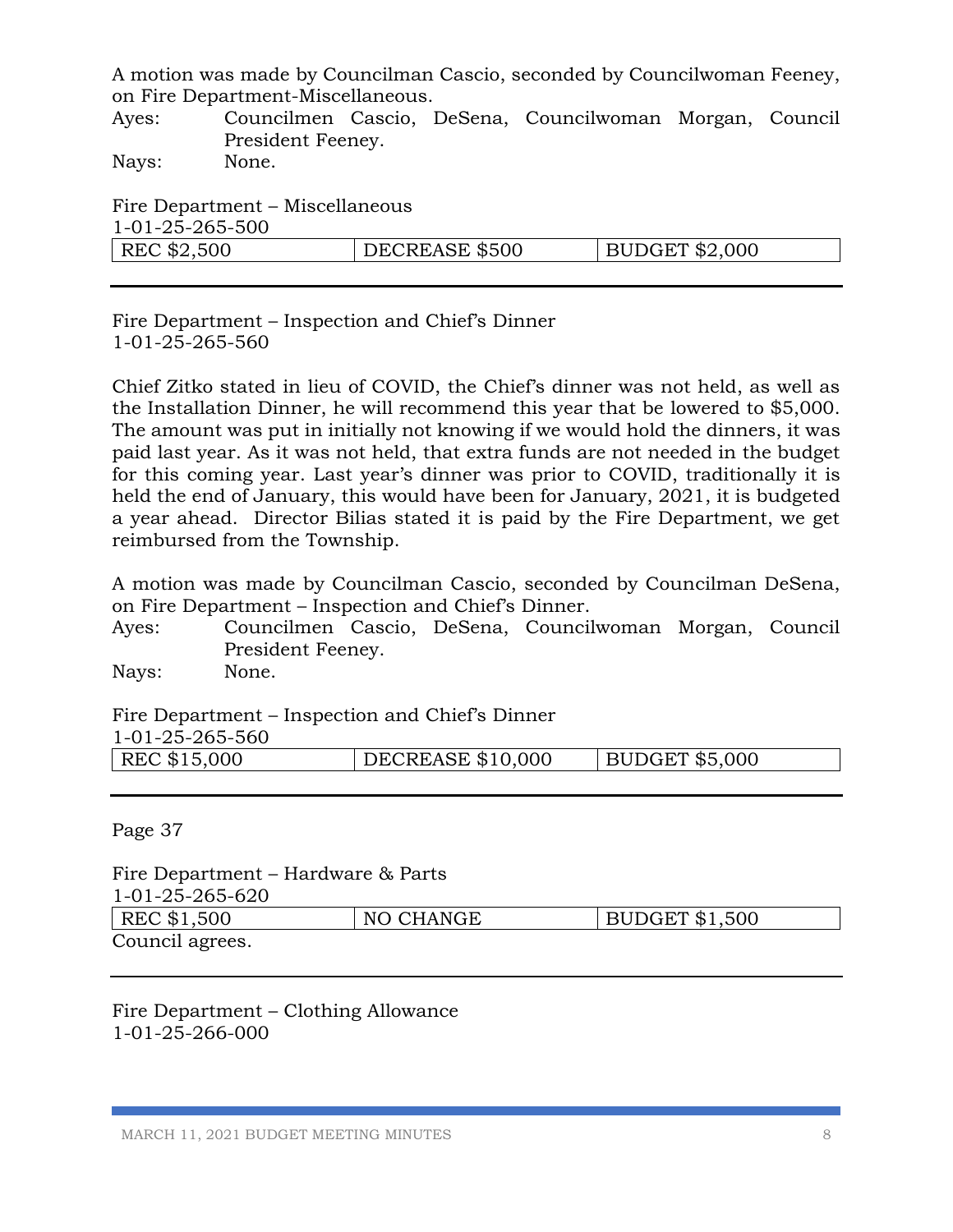Chief Zitko stated every few years an increase is put in, this year he requested \$50 per member. The line item is budgeted with every member making their full credits and percentages, a few every year do not make it, typically we do not spend the whole line item. Currently we have a few new members, but they are not currently eligible for the clothing allowance, we are planning 18 this year, 50 members at this point, but it does go up and down.

| Fire Department – Clothing Allowance |           |                 |
|--------------------------------------|-----------|-----------------|
| 1-01-25-266-000                      |           |                 |
| REC \$47,500                         | NO CHANGE | BUDGET \$47,500 |
| Council agrees.                      |           |                 |

Fire – Preventative Maintenance – Trucks 1-01-25-267-000

Chief Zitko stated many of last year's expenses were charged to the repair lines, because the trucks received their preventative maintenance while we were making up lost time on many of the repairs.

Fire – Preventative Maintenance – Trucks

| 1-01-25-267-000 |           |                        |
|-----------------|-----------|------------------------|
| REC \$10,000    | NO CHANGE | <b>BUDGET \$10,000</b> |
| Council agrees. |           |                        |

\*Fire – Hose Testing 1-01-25-267-001

Councilman DeSena asked will more need to be done once the new ladder truck and the other new truck arrive? Chief Zitko replied he doesn't think more needs to be done, he does suggest Fire Hose, Fire Pump and Fire Ladder testing all be combined into one line item. Typically, they all have the same vendor, there is no line item for pump testing, it always comes out from a line where there is money. If combined all into one, it can be \$5,500 and be covered, wiping out the line item for "Ladder Testing" and "Hose Testing." \*Council President Feeney requested that the above line item be changed to "Fire – Hose, Pump & Ladder Testing" eliminating (page 38) Fire – Ladder Testing 01-01-25-268-002 for \$2,500.

A motion was made by Councilwoman Morgan, seconded by Councilman DeSena, on Fire – Hose, Ladder, Pump Testing.

Ayes: Councilmen Cascio, DeSena, Councilwoman Morgan, Council President Feeney.

Nays: None.

\*Fire – Hose, Ladder, Pump Testing 1-01-25-267-001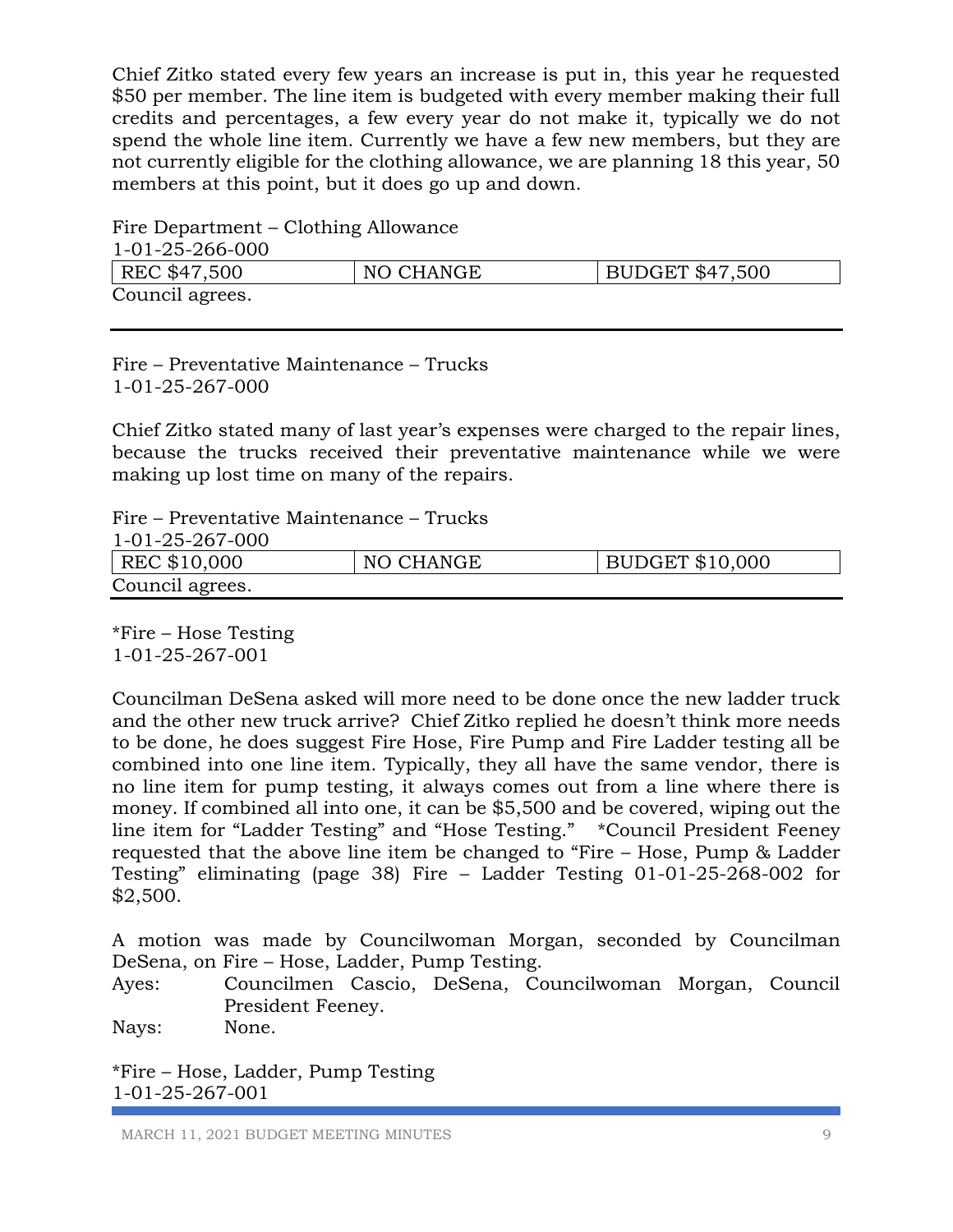| REC \$2,500                                                               | INCREASE \$3,000 | $\vert$ BUDGET \$5,500 |  |
|---------------------------------------------------------------------------|------------------|------------------------|--|
| *NOTE: Combination of Fire – Ladder Testing 01-01-25-268-002 for \$2,500. |                  |                        |  |

| Fire Department – Turnout gear |           |                 |
|--------------------------------|-----------|-----------------|
| 1-25-267-003                   |           |                 |
| REC \$25,000                   | NO CHANGE | BUDGET \$25,000 |

Page 38

Fire – Scott Pak Compliance 1-01-25-268-000

Councilman DeSena asked a few years ago there was a huge expenditure on the Scott Paks, are they are new now? is there a replacement program in place? Chief Zitko stated that was for the Scott Bottles, but not all of them, we do have a grant request with the Grant Writer for Scott Paks, hopefully we will get it. We are looking to replace 27 packs, it was let go so much in the past, it got lumped into one. He is looking to come up with a 5-year plan, replacing 25% each year, rather than all at once, the longer we wait the more detrimental it becomes, then they have to be replaced, if we start to purchase 10 this year under Capital, then 5 per year moving forward, that would be something that would work. We have 27-28, the new truck is going to have more seats, close to 30, phase in 10 in the each of the next four years, that would be on a good track, same thing would need to be done with bottles, when you purchase Pak's you also have to purchase bottles.

Administrator Tovo stated we would like to see the results of the grant. Chief Zitko stated yes, but we don't want to kick the can down the street, this is the most vital piece of equipment we carry. Councilman DeSena stated he doesn't want to have the same situation, where they all expire at the same time, we should be replacing these, the department should have the best equipment, he would like to see a plan in place. Chief Zitko stated we can plan for a purchase at the end of the year, by then we should have an answer regarding the grant, then we can just take it out of the Capital plan since we have an answer, if we purchase them around December, we should be okay.

Fire Department – Scott Pak Compliance 1-25-268-000

| 1 20 200 000              |                        |                       |
|---------------------------|------------------------|-----------------------|
| REC \$2,000               | NO CHANGE              | <b>BUDGET \$2,000</b> |
|                           |                        |                       |
| $*$ Fire – Ladder Testing |                        |                       |
| 1-01-25-268-002           |                        |                       |
| REC \$2,500               | <b>DECRESE \$2,500</b> | BUDGET 0              |
|                           |                        |                       |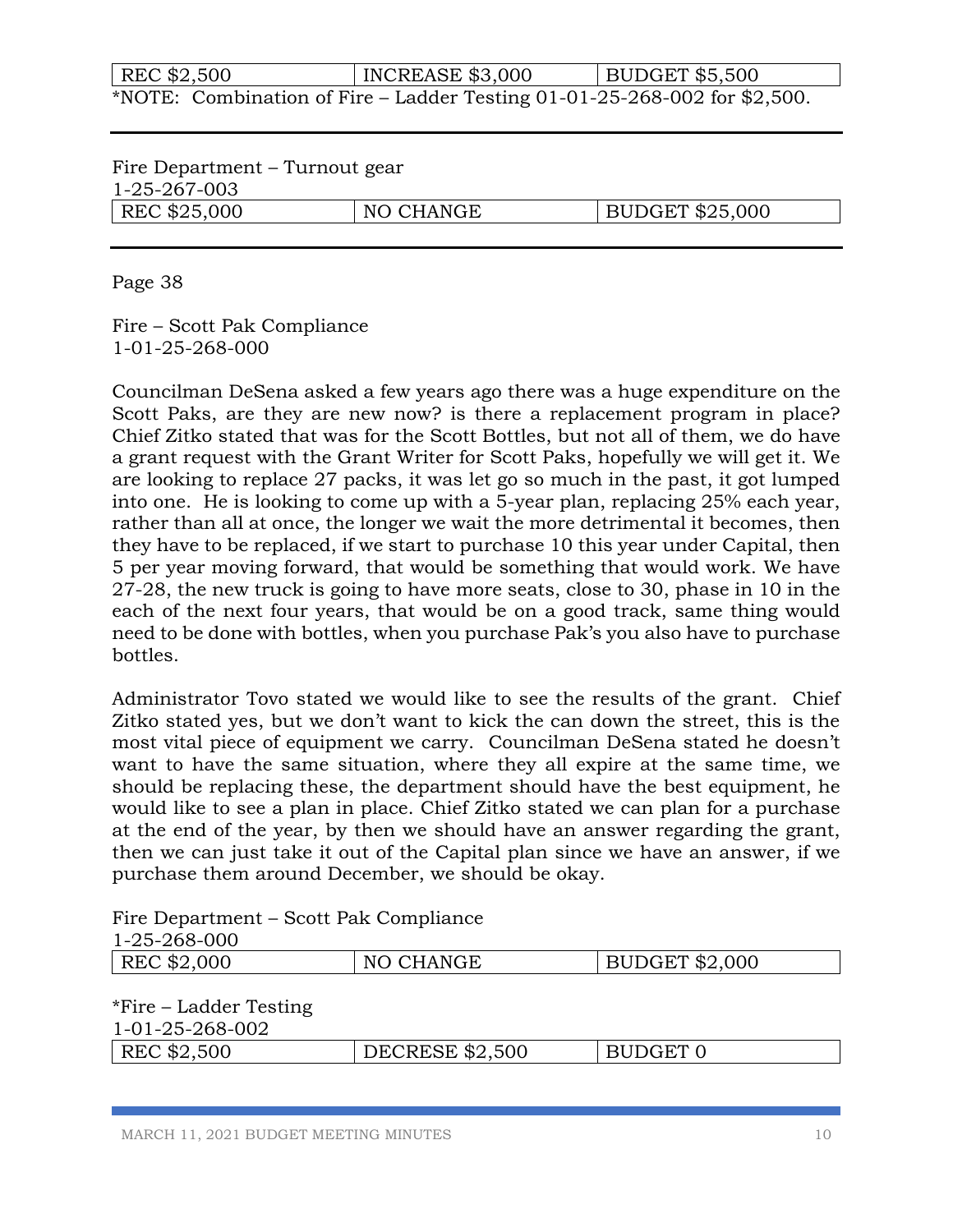Fire Hydrant Service 1-01-25-270-000

Chief Zitko this is contractual with SUEZ. Councilman DeSena requested Administration contact SUEZ regarding when they will be replacing the older fire hydrants in the Township, as well as exercising the hydrants.

Fire Hydrant Service 1-01-25-270-000 | REC \$150,000 | NO CHANGE | BUDGET \$150,000 Council agrees.

Fire Department – Physicals 1-01-25-271-000

Chief Zitko stated it is based on who joins, every new member gets a physical.

| REC \$1,500     | NO CHANGE | <b>BUDGET \$1,500</b> |
|-----------------|-----------|-----------------------|
| Council agrees. |           |                       |

Length of Service Award Program (LOSAP) 1-01-25-272-000

Township Clerk Witkowski stated the LOSAP Resolution, with the list attached will be presented at the next Council Meeting, March 15<sup>th</sup>. Chief Zitko stated the \$95,000 was already approved for last year.

A motion was made by Councilman Cascio, seconded by Councilman DeSena, on Length of Service Award Program (LOSAP).

Ayes: Councilmen Cascio, DeSena, Councilwoman Morgan, Council President Feeney.

Nays: None.

Length of Service Award Program (LOSAP)

1-01-25-272-000

| REC \$95,000 | NO CHANGE | BUDGET \$95,000 |
|--------------|-----------|-----------------|
|              |           |                 |

MARCH 11, 2021 BUDGET MEETING MINUTES 11